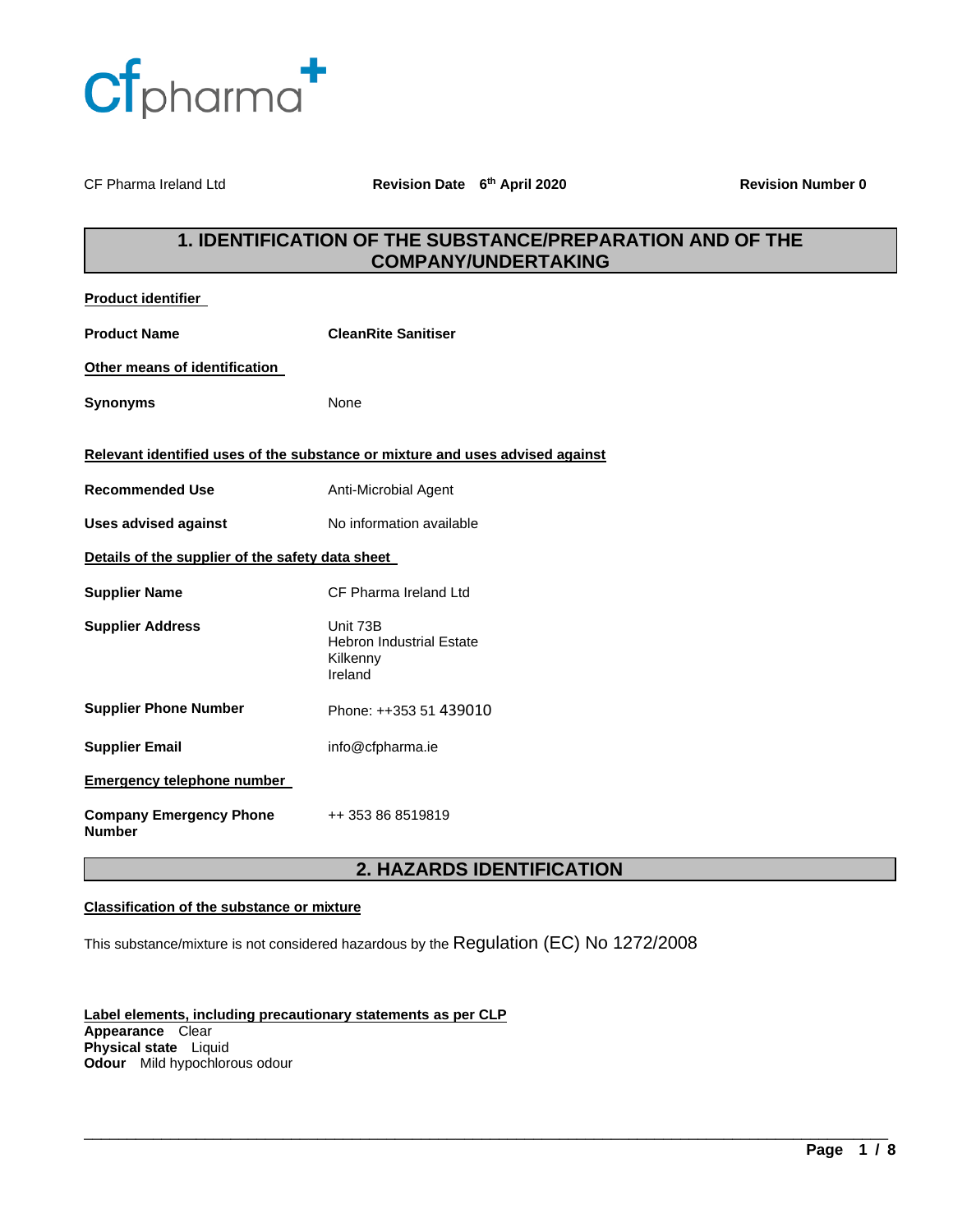# **Cf**pharma<sup>1</sup> \_\_\_\_\_\_\_\_\_\_\_\_\_\_\_\_\_\_\_\_\_\_\_\_\_\_\_\_\_\_\_\_\_\_\_\_\_\_\_\_\_\_\_\_\_\_\_\_\_\_\_\_\_\_\_\_\_

**Precautionary Statements - Prevention** None

**Precautionary Statements - Response** None

**Precautionary Statements - Storage** Store at Room Temperature between 4° and 25°C away from heat and direct sunlight. Do not allow to freeze. Do not transfer into another container.

**Precautionary Statements - Disposal** None

**Hazards not otherwise classified (HNOC)**

None to note

**Unknown Toxicity** 0 % of the mixture consists of ingredient(s) of unknown toxicity

**Other information**

None to Note

**Interactions with Other Chemicals**

No information available.

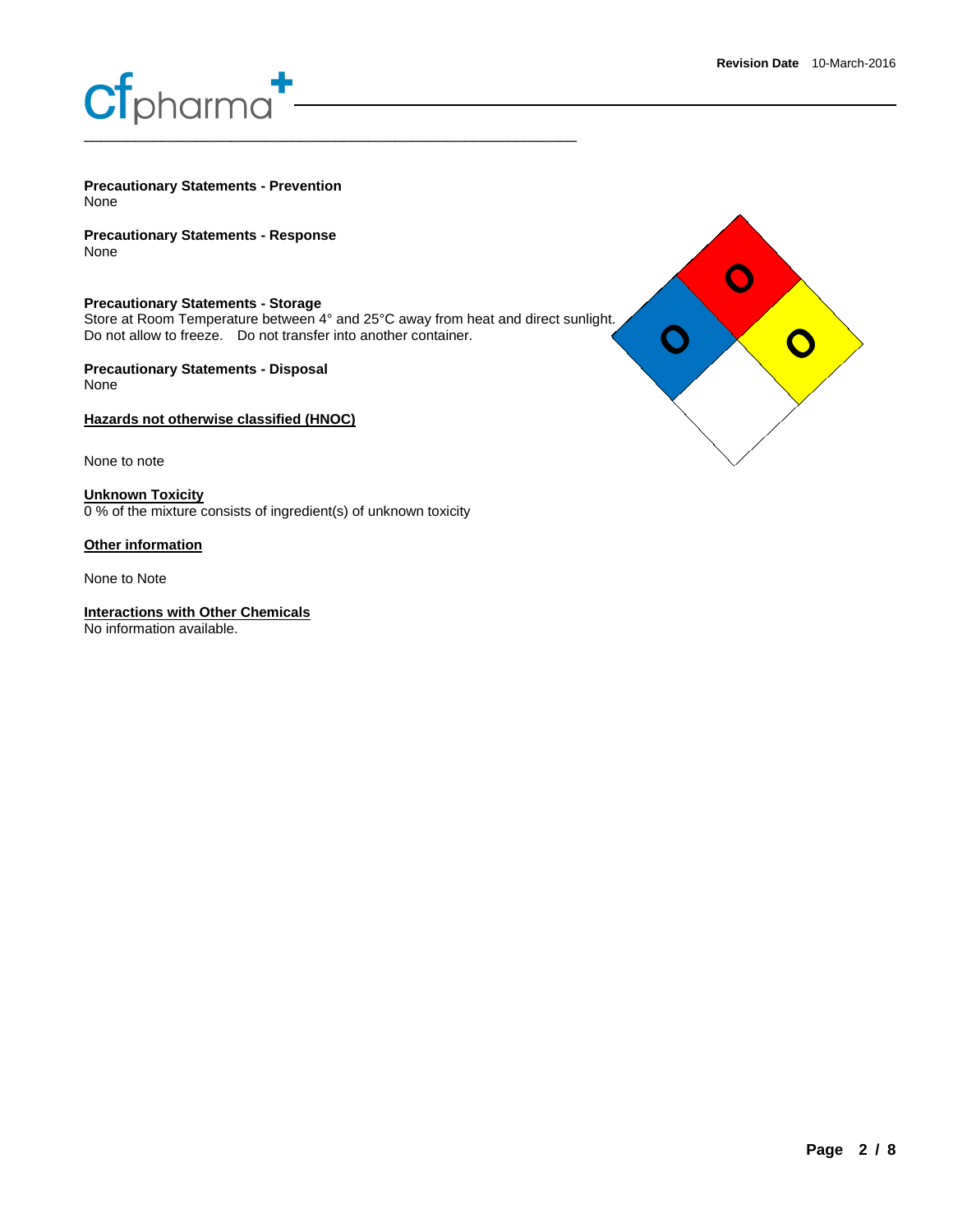# **Cf**pharma<sup>1</sup>

\_\_\_\_\_\_\_\_\_\_\_\_\_\_\_\_\_\_\_\_\_\_\_\_\_\_\_\_\_\_\_\_\_\_\_\_\_\_\_\_\_\_\_\_\_\_\_\_\_\_\_\_\_\_\_\_\_

## **3. COMPOSITION/INFORMATION ON INGREDIENTS**

The product Hydrogel format is a topical solution 250ppm, with an acceptable tolerance 240ppm to 260ppm and consists of the following:

| Hypochlorous Acid - Liquid Formulation |              |                                             |                |
|----------------------------------------|--------------|---------------------------------------------|----------------|
| Ingredient                             |              | <b>Content in Product Role of Component</b> | <b>CAS No.</b> |
| Hypochlorous acid<br>(active chlorine) | 0.25 g/L     | <b>Active Substance</b>                     | 7790-92-3      |
| Ionized water                          | 999.16 $g/L$ | Excipient                                   | 7732-18-5      |
| Sodium chloride                        | 0.6 g/L      | Excipient                                   | 7647-14-5      |

The product contains no substances which at their given concentration, are considered to be hazardous to health

**COMMENTS:** Product composition ranges shown are typical values for health, safety and environmental use and are not intended as specifications.

# **4. FIRST AID MEASURES**

### **First aid measures**

| Eye contact         | Although this product is not known to cause eye irritation, seek medical advice if irritation develops<br>or persists.                                       |
|---------------------|--------------------------------------------------------------------------------------------------------------------------------------------------------------|
| <b>Skin contact</b> | Although this product is not known to cause skin irritation, seek medical advice if irritation develops<br>or persists                                       |
| <b>Inhalation</b>   | Although this product is not known to cause respiratory problems, seek medical advice if breathing<br>difficult develops or persists.                        |
| Ingestion           | Although this product is not known to cause ingestion problems, if ingested, drink plenty of tap<br>water. Seek medical advice if gastric distress develops. |

### **Most important symptoms and effects, both acute and delayed**

**Most Important Symptoms and Effects** No information available.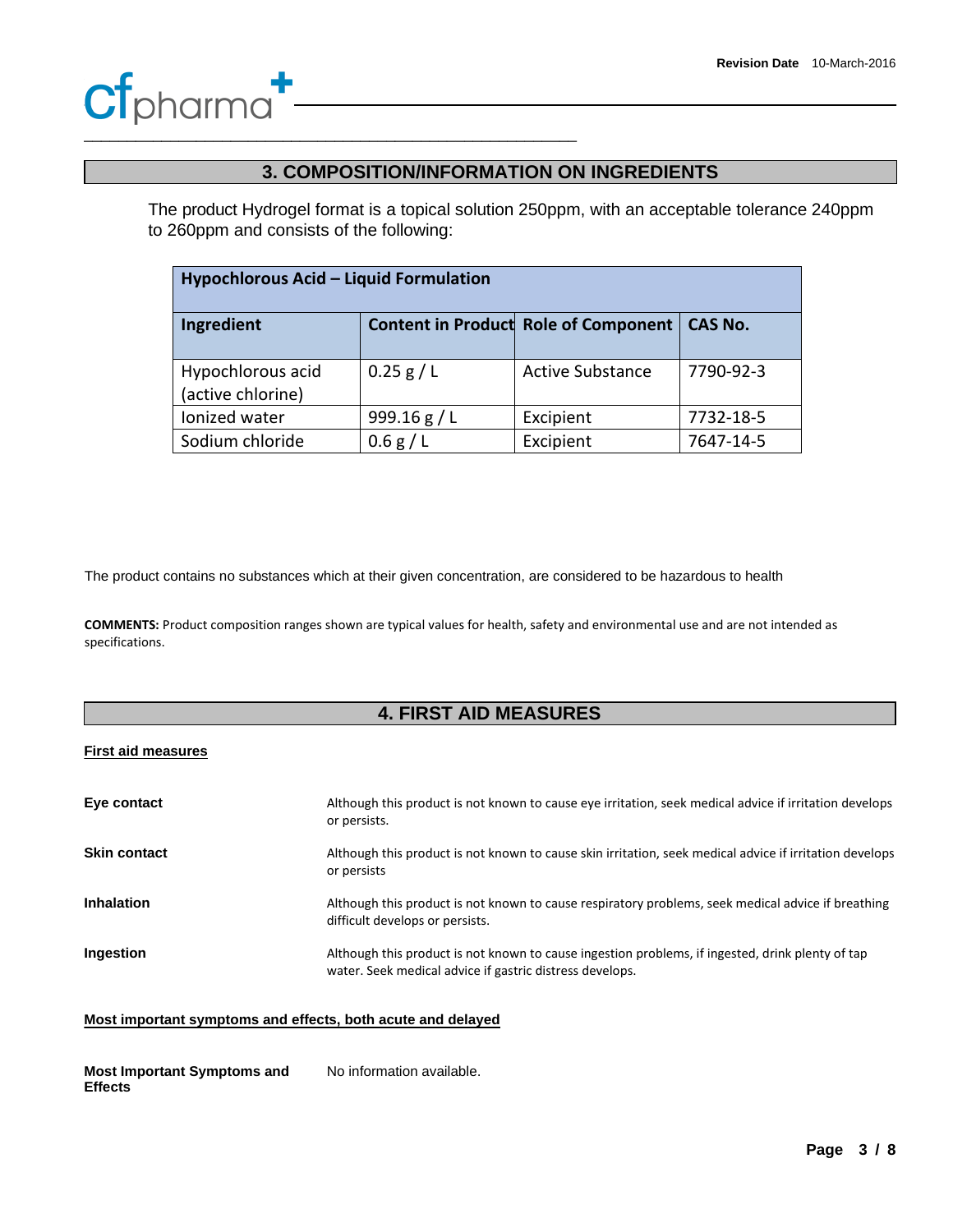# **f**pharma<sup></sup> \_\_\_\_\_\_\_\_\_\_\_\_\_\_\_\_\_\_\_\_\_\_\_\_\_\_\_\_\_\_\_\_\_\_\_\_\_\_\_\_\_\_\_\_\_\_\_\_\_\_\_\_\_\_\_\_\_

### **Indication of any immediate medical attention and special treatment needed**

**Notes to Physician <b>Notes** to Physician **Treat symptomatically and supportively.** 

### **5. FIRE-FIGHTING MEASURES**

#### **Suitable Extinguishing Media**

Use extinguishing measures that are appropriate to local circumstances and the surrounding environment.

#### **Unsuitable extinguishing media**

CAUTION: Use of water spray when fighting fire may be inefficient.

### **Specific hazards arising from the chemical**

No information available.

### **Explosion Data Sensitivity to Mechanical Impact** None.

**Sensitivity to Static Discharge Mone.** 

#### **Protective equipment and precautions for firefighters**

As in any fire, wear self-contained breathing apparatus pressure-demand, MSHA/NIOSH (approved or equivalent) and full protective gear.

### **6. ACCIDENTAL RELEASE MEASURES**

### **Personal precautions, protective equipment and emergency procedures**

| <b>Personal precautions</b>                          | None to Note                                                                                 |
|------------------------------------------------------|----------------------------------------------------------------------------------------------|
| <b>Environmental precautions</b>                     |                                                                                              |
| <b>Environmental precautions</b>                     | See Section 12 for additional Ecological Information.                                        |
| Methods and material for containment and cleaning up |                                                                                              |
| <b>Methods for containment</b>                       | Prevent further leakage or spillage if safe to do so.                                        |
| Methods for cleaning up                              | Soak up with inert absorbent material. Pick up and transfer to properly labelled containers. |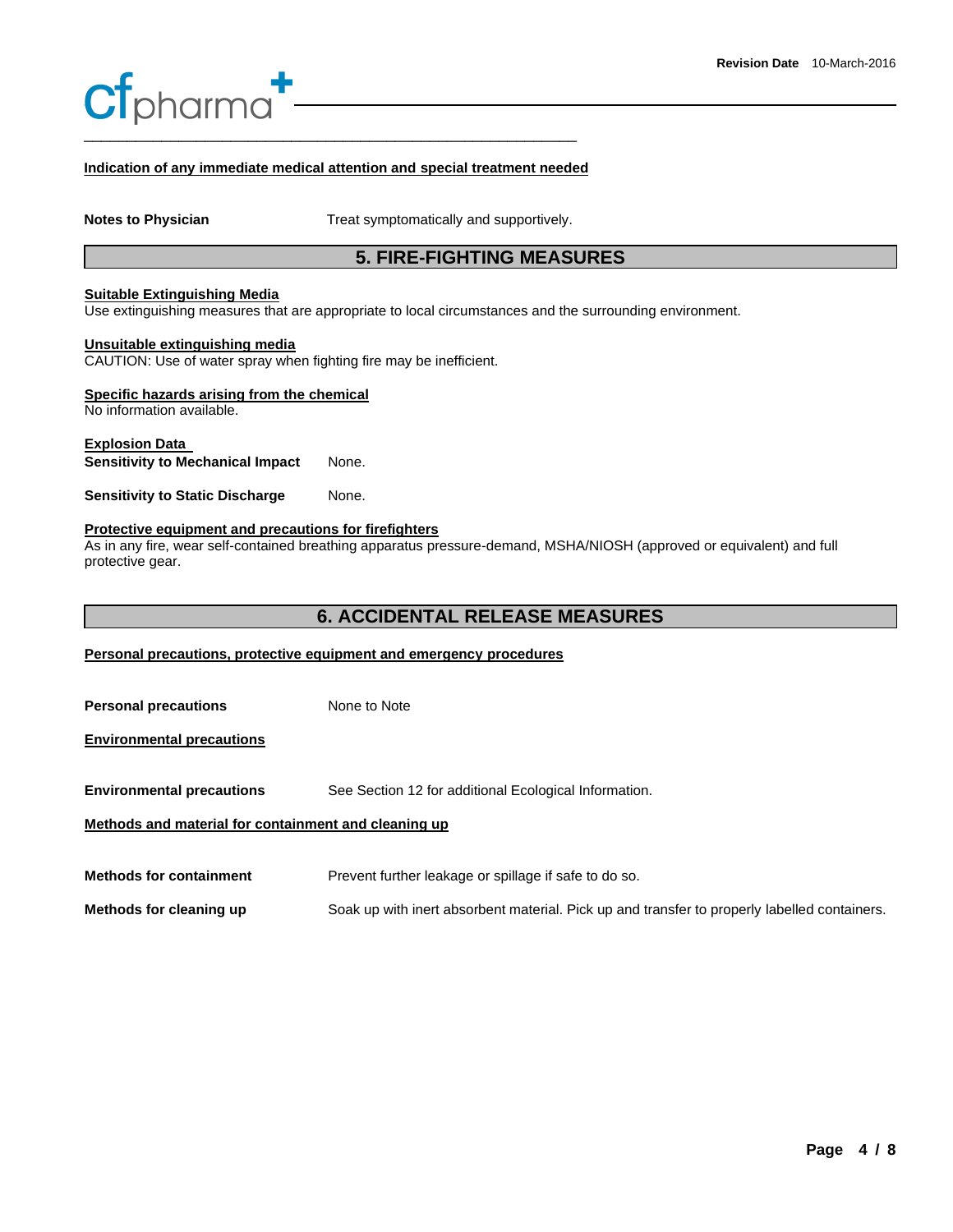# **Cf**pharma<sup>1</sup> \_\_\_\_\_\_\_\_\_\_\_\_\_\_\_\_\_\_\_\_\_\_\_\_\_\_\_\_\_\_\_\_\_\_\_\_\_\_\_\_\_\_\_\_\_\_\_\_\_\_\_\_\_\_\_\_\_

# **7. HANDLING AND STORAGE Precautions for safe handling** Handling **Handle in accordance with good industrial hygiene and safety practice. Conditions for safe storage, including any incompatibilities Storage** Store at room temperature between 4° and 25°C away from heat and direct sunlight. Do not allow to freeze. Do not transfer into another container. . **Incompatible Products** Low pH Acids which may cause hazardous gas. **8. EXPOSURE CONTROLS/PERSONAL PROTECTION Control parameters Exposure Guidelines** This product, as supplied, does not contain any hazardous materials with occupational exposure limits established by the region-specific regulatory bodies **Appropriate engineering controls Engineering Measures Showers** Eyewash stations Ventilation systems **Individual protection measures, such as personal protective equipment Eye/face protection No special protective equipment required. Skin and body protection No special protective equipment required. Respiratory protection If** exposure limits are exceeded or irritation is experienced, CEN approved respiratory protection should be worn. Positive-pressure supplied air respirators may be required for high airborne contaminant concentrations. Respiratory protection must be provided in accordance with current local regulations. **Hygiene Measures** Handle in accordance with good industrial hygiene and safety practice.

# **9. PHYSICAL AND CHEMICAL PROPERTIES**

### **Physical and Chemical Properties**

| <b>Physical state</b>         | Liauid                        |                    |
|-------------------------------|-------------------------------|--------------------|
| Appearance                    | Clear                         | Odour              |
| <b>Colour</b>                 | Clear / Colourless            | <b>Odour Thres</b> |
| <b>Property</b>               | <b>Values</b>                 | Remarks N          |
| рH                            | (Neutral)                     | None known         |
| Melting / freezing point      | $0^{\circ}$ C                 | None known         |
| Boiling point / boiling range | °C<br>212 $\degree$ F<br>100. | None known         |
| <b>Flash Point</b>            | 9034<br>5001                  | None known         |

| Odour                  |  |
|------------------------|--|
| <b>Odour Threshold</b> |  |

**Mild Hypochlorous Odour No Information Available** 

### **Remarks Method**

**None known None known**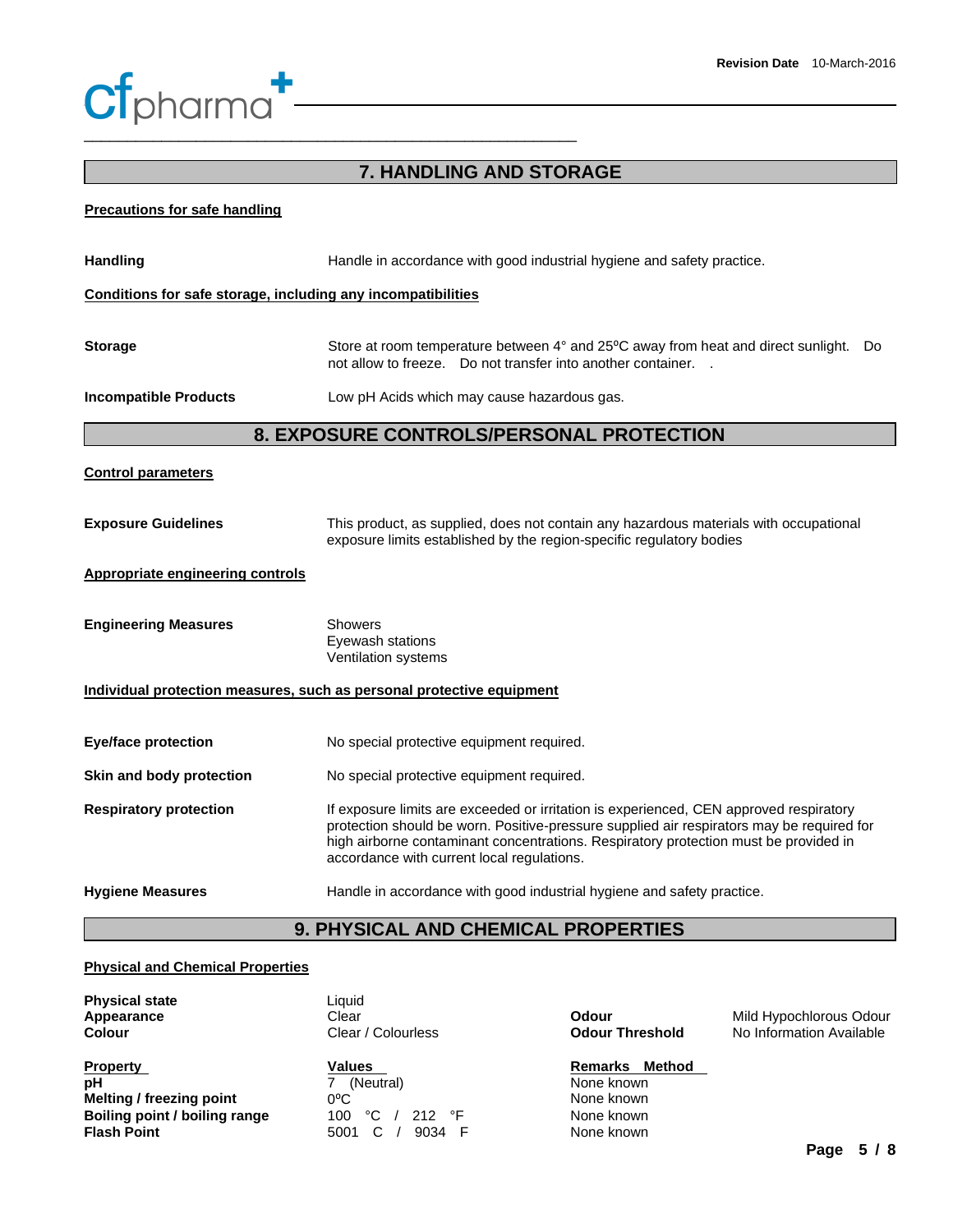# **Simple Science Ltd**  \_\_\_\_\_\_\_\_\_\_\_\_\_\_\_\_\_\_\_\_\_\_\_\_\_\_\_\_\_\_\_\_\_\_\_\_\_\_\_\_\_\_\_\_\_\_\_\_\_\_\_\_\_\_\_\_\_

| No data available                                                | None known |
|------------------------------------------------------------------|------------|
| No data available                                                | None known |
|                                                                  |            |
| No data available                                                |            |
| No data available                                                |            |
| No data available                                                | None known |
| No data available                                                | None known |
|                                                                  | None known |
| Hydrogel fully soluble                                           | None known |
| No data available                                                | None known |
| Partition coefficient: n-octanol/waterNo data available          | None known |
| No data available                                                | None known |
| No data available                                                | None known |
| No data available                                                | None known |
| No data available                                                | None known |
| No data available                                                |            |
| No data available                                                |            |
|                                                                  |            |
| No data available<br>0<br>No data available<br>No data available |            |
|                                                                  |            |

# **10. STABILITY AND REACTIVITY**

### **Reactivity**

No data available.

### **Chemical stability**

Stable under recommended storage conditions. **Possibility of Hazardous Reactions** None under normal processing. **Conditions to avoid** Low pH Acids which may cause hazardous gas. **Incompatible materials** None known based on information supplied. **Hazardous Decomposition Products** None known based on information supplied.

# **11. TOXICOLOGICAL INFORMATION**

### **Information on likely routes of exposure**

| <b>Product Information</b> | ٠.                                                                |
|----------------------------|-------------------------------------------------------------------|
| <b>Inhalation</b>          | Not Available                                                     |
| Eye contact                | No known hazards in normal use                                    |
| <b>Skin contact</b>        | No known hazards in normal use                                    |
| Ingestion                  | Specific test data for the substance or mixture is not available. |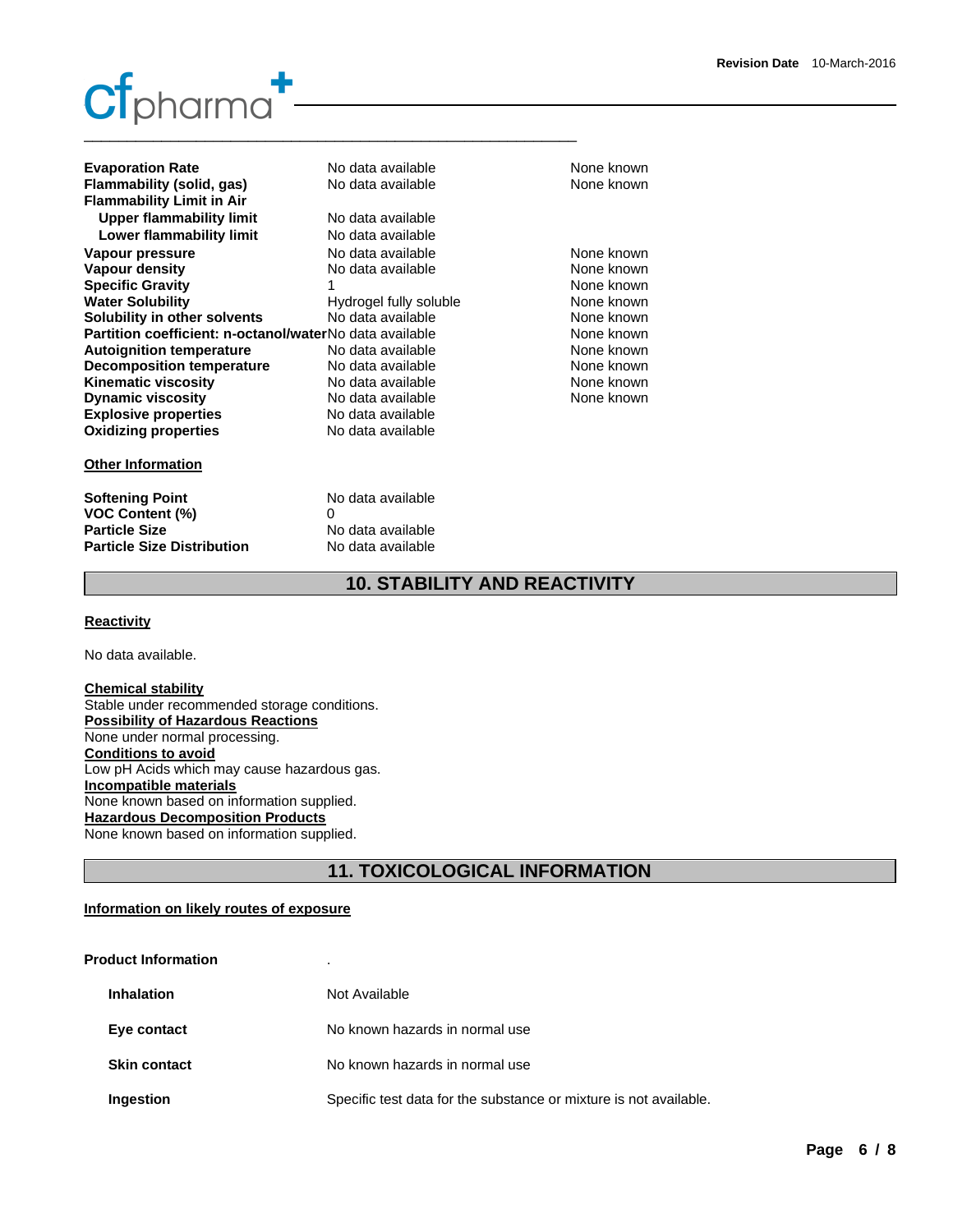

**Component Information No information available** 

### **Information on toxicological effects**

| <b>Symptoms</b>                       | No known hazards in normal use                                                             |
|---------------------------------------|--------------------------------------------------------------------------------------------|
|                                       | Delayed and immediate effects as well as chronic effects from short and long-term exposure |
|                                       |                                                                                            |
| <b>Sensitization</b>                  | No known hazards in normal use                                                             |
| <b>Mutagenic Effects</b>              | No known hazards in normal use                                                             |
| Carcinogenicity                       | Contains no ingredient listed as a carcinogen.                                             |
|                                       |                                                                                            |
| <b>Reproductive toxicity</b>          | No information available.                                                                  |
| <b>STOT - single exposure</b>         | No information available.                                                                  |
| <b>STOT - repeated exposure</b>       | No information available.                                                                  |
| <b>Target Organ Effects</b>           | None known.                                                                                |
| <b>Aspiration Hazard</b>              | No information available.                                                                  |
| <b>Numerical measures of toxicity</b> | <b>Product Information</b>                                                                 |

# **12. ECOLOGICAL INFORMATION**

### **Ecotoxicity**

The environmental impact of this product has not been fully investigated.

### **Persistence and Degradability**

No information available.

### **Bioaccumulation**

No information available

### **Other adverse effects**

No information available.